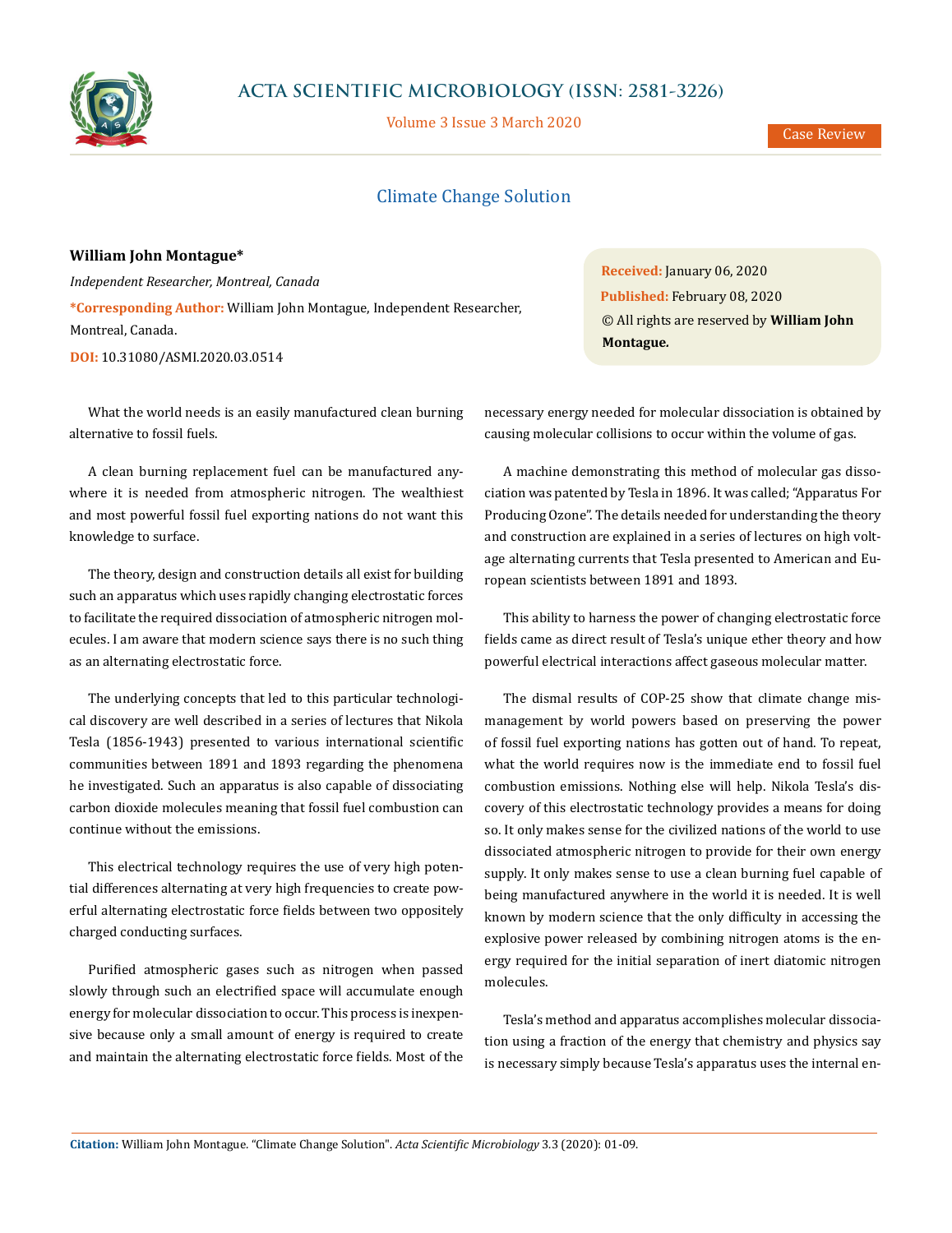ergy of the gas molecules to excite each other. His rapidly changing electrostatic force fields cause gas molecules to collide. The collisions cause internal vibrations to increase within the gas molecules to such an extent that most of the required energy needed for molecular dissociation accumulates directly at molecular boundaries. Tesla's apparatus has no need for the high temperatures and external pressure containment such as are currently required by industrial processes to make ammonia (NH3).

It was the purchase of Nikola Tesla's (1856 - 1943) alternating current motor patents in 1888 that enabled the George Westinghouse (1846 - 1914) alternating current transmission system to win the 'current wars' for providing Americans with electric lighting in the mid 1880's. The addition of a practical industrial sized motor ended the only superiority that direct current systems had left. This sale made Tesla independently wealthy and permitted him to build his laboratory and pursue his investigations and experiments into the physical nature of electricity.

Three years later in May of 1891, he first presented his findings to the American Institute of Electrical Engineers in the United Sates. Subsequent to this lecture, Tesla was invited to go over to London. In 1892 he made that journey and presented a similar lecture regarding his "Experiments with Alternate Currents of High Potential and High Frequency". The audience was composed of the leading English Electrical Engineers and Scientists of the time. He repeated this lecture a month later to a similar audience in Paris. Tesla's presented another lecture on these matters the following year in the United States.

In a continuing effort to find those persons in positions of authority who care to make this change, which I believe is the only way to save most of the life on our planet from extinction, I offer these comments on a few excerpts from these lectures.

Tesla began his London lecture with a tribute to the works of Professor William Crookes (1832 - 1919), describing the inspiration he obtained from the investigative work of Crookes into that 'radiant matter' that Micheal Faraday (1791 - 1867) was the first to call attention to back around 1820. Faraday described a fourth state of matter which he deemed 'radiant' and as different in it's properties from a gas as a gas is to a liquid.

We now say that 'radiant matter' or what we now call 'plasma', was discovered the chemist and electrical researcher Irving Langmuir (1881 - 1957). We now say Plasma is a charged gas, with strong Coulomb [or electrostatic] interactions. Atoms or molecules acquire a positive or negative electrical charge when they gain or lose electrons. This process is called ionization. Plasma makes up the sun and stars, and it is the most common state of matter in the universe as a whole.

Tesla's unprecedented results come from conducting his experimentation on as large a scale as he could which meant at standard atmospheric conditions. The effects on atmospheric gases are the pertinent remarkable results of his experiments.

Professor Crookes, in his lecture on radiant matter presented to this same scientific body in 1879 and almost six decades after Faraday's first observations, ended his discourse on Radiant Matter with the following quote:

"Yet all these were, when no man did them know,

- Yet have from the wisest ages hidden beene,
- And later times thinges more unknowne shall show.
- Why then should witlesse man so much misweene,
- That nothing is, but that which he has seene!"

An excerpt from "The Faerie Queene", by Edmund Spenser (The Quest of Sir Guyon).

In the last few pages of his paper, Professor Crookes explains his investigations and conclusions regarding the Chemistry of Radiant Matter some of which I reference further on. What we now know as the 'electron', was only officially 'discovered' in 1897 by J.J. Thompson (1856 - 1940) almost twenty years after Crookes's cathode ray particle experiments and another five years after Tesla's lectures describing his high voltage experiments.

What I am saying is that Tesla's machine is simply far more efficient than anything that anyone else has ever built to accomplish this specific work. Simply because no one understands his theories and how to use electricity safely to generate the necessarily powerful electrostatic forces required does not make it wrong. Tesla accomplished this work through his unique understanding of how electricity and matter and the fundamental underlying ether of 'not so empty space', interact.

This being said, I would draw to your attention that Tesla created a powerful and rapidly changing electrostatic force field as a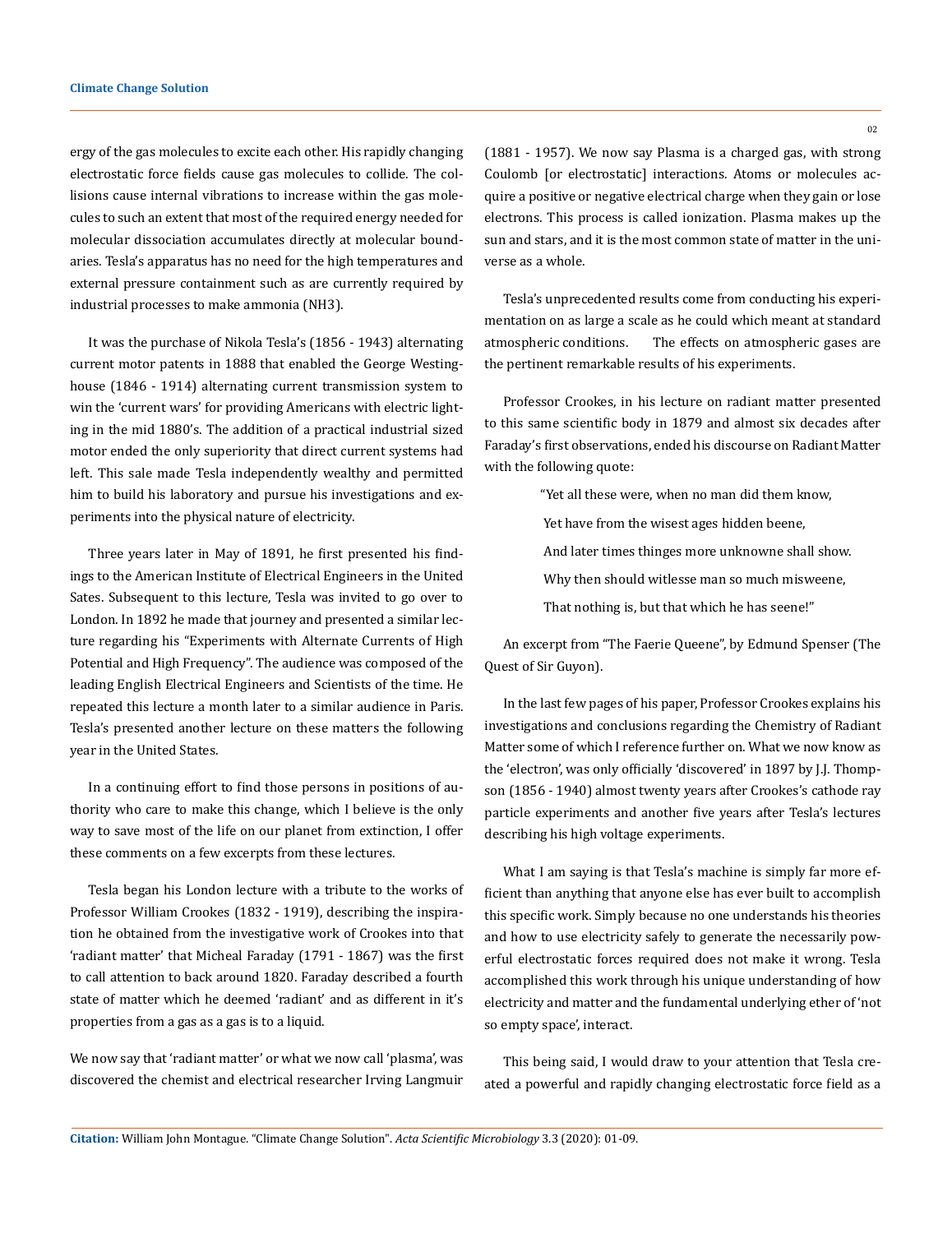background environment. He did this by creating very high voltages and then alternating them at extremely high frequencies. It is only because he creates this powerful background electric field environment that his apparatus so efficiently dissociates linear atmospheric gas molecules at 'normal temperatures and pressures' and without the expenditure of a lot of energy.

According to modern physics, there is no such thing as an alternating electrostatic field. The mathematics and formulas of our modern electrical engineering are well proven to confirm this. The possibilities of such alternating electrostatic fields as Tesla describes are simply are not accounted for nor recognized by our 'current', electrical laws of chemistry and physics. In our modern world of scientific consensus, the governing bodies unanimously agree that our mathematically proven electrical laws of science are correct. I suggest that our modern electrical laws were all 'tailored' to make electricity safer and for easier economic controls by conducting electricity through wires and transmission lines.

All of our modern electrical laws are based on Ampere's current law which breaks down in such an environment as Tesla creates. This means the formulas no longer produce meaningful or accurate results in Tesla's apparatus. Failure to understand Tesla's unique perspective on electrical science leads directly to catastrophic results. What I mean is that every time anyone has tried to replicate Tesla's work using modern theoretical concepts, the machines either blow up or melt down. Unless Tesla's instructions are adhered to it will not be possible to replicate his work.

The crux of the matter is simply my claim that Tesla's method and apparatus is capable of effecting the dissociation of linear atmospheric gas molecules at what we consider normal atmospheric temperatures and pressures using much less energy to accomplish this than than modern physics says is possible. I am not proclaiming an over unity generator. I am not proclaiming a perpetual motion machine. I am not saying that Tesla's machine will perform anything that modern science is not very well aware of.

### **In the introduction to his first U.S. Lecture in 1891, Tesla speculated on what exactly electricity is:**

Of all the forms of nature's immeasurable, all-pervading energy, which ever and ever changing and moving; like a soul animates the inert universe, electricity and magnetism are perhaps the most fascinating. The effects of gravitation, of heat and light we observe daily, and soon we get accustomed to them, and soon they lose for us the character of the marvelous and wonderful; but electricity and magnetism, with their singular relationship, with their seemingly dual character, unique among the forces in nature, with their phenomena of attractions, repulsions and rotations, strange manifestations of mysterious agents; stimulate and excite the mind to thought and research. What is electricity, and what is magnetism? These questions have been asked again and again. The most able intellects have ceaselessly wrestled with the problem; still the question has not as yet been fully answered. But while we cannot even to-day state what these singular forces are, we have made good headway towards the solution of the problem. We are now confident that electric and magnetic phenomena are attributable to ether, and we are perhaps justified in saying that the effects of static electricity are effects of ether under strain, and those of dynamic electricity and electro-magnetism effects of ether in motion. But this still leaves the question, as to what electricity and magnetism are, unanswered.

First, we naturally inquire, What is electricity, and is there such a thing as electricity? In interpreting electric phenomena: we may speak of electricity or of an electric condition, state or effect. If we speak of electric effects we must distinguish two such effects, opposite in character and neutralizing each other, as observation shows that two such opposite effects exist. This is unavoidable, for in a medium of the properties of ether, we cannot possibly exert a strain, or produce a displacement or motion of any kind, without causing in the surrounding medium an equivalent and opposite effect. But if we speak of electricity, meaning a thing, we must, I think, abandon the idea of two electricities, as the existence of two such things is highly improbable. For how can we imagine that there should be two things, equivalent in amount, alike in their properties, but of opposite character, both clinging to matter, both attracting and completely neutralizing each other? Such an assumption, though suggested by many phenomena, though most convenient for explaining them, has little to commend it. If there is such a thing as electricity, there can be only one such thing, and; excess and want of that one thing, possibly; but more probably its condition determines the positive and negative character. The old theory of Franklin, though falling short in some respects; is, from a certain point of view, after all, the most plausible one. Still, in spite of this, the theory of the two electricities is generally accepted, as it apparently explains electric phenomena in a more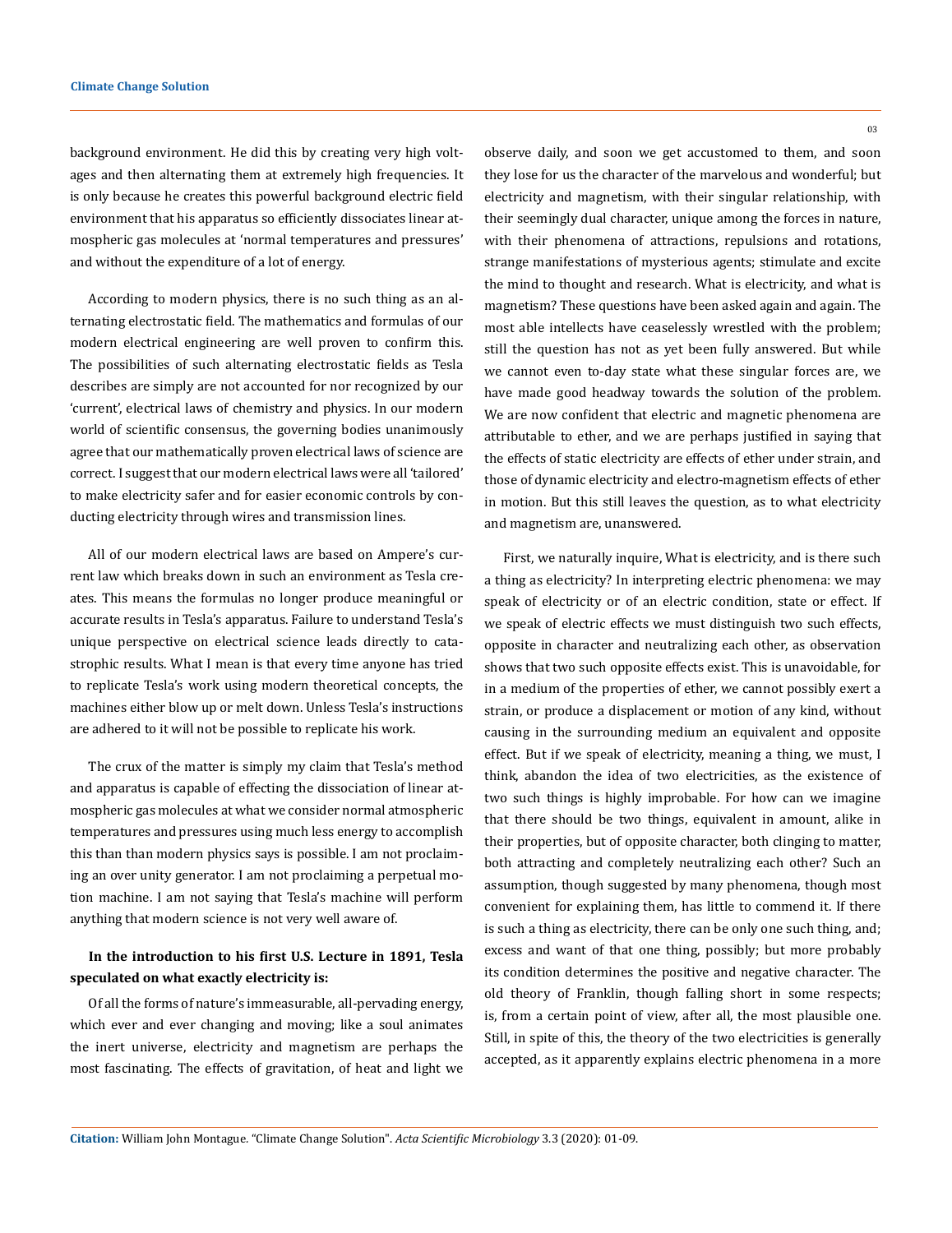satisfactory manner. But a theory which better explains the facts is not necessarily true. Ingenious minds will invent theories to suit observation, and almost every independent thinker has his own views on the subject.

It is not with the, object of advancing an opinion; but with the desire of acquainting you better with some of the results, which I will describe, to show you the reasoning I have followed, the departures I have made-that I venture to express, in a few words, the views and convictions which have led me to these results.

I adhere to the idea that there is a thing which we have been in the habit of calling electricity. The question is, What is that thing? or, What, of all things, the existence of which we know, have we the best reason to call electricity? We know that it acts like an incompressible fluid; that there must be a constant quantity of it in nature; that it can be neither produced nor destroyed; and, what is more important, the electro-magnetic theory of light and all facts observed teach us that electric and ether phenomena are identical. The idea at once suggests itself, therefore, that electricity might be called ether. In fact, this view has in a certain sense been advanced by Dr. Lodge. His interesting work has been read by everyone and many have been convinced by his arguments. Isis great ability and the interesting nature of the subject, keep the reader spellbound; but when the impressions fade, one realizes that he has to deal only with ingenious explanations. I must confess, that I cannot believe in two electricities, much less in a doubly-constituted ether. The puzzling behavior of tile ether as a solid waves of light anti heat, and as a fluid to the motion of bodies through it, is certainly explained in the most natural and satisfactory manner by assuming it to be in motion, as Sir William Thomson has suggested; but regardless of this, there is nothing which would enable us to conclude with certainty that, while a fluid is not capable of transmitting transverse vibrations of a few hundred or thousand per second, it might not be capable of transmitting such vibrations when they range into hundreds of million millions per second. Nor can anyone prove that there are transverse ether waves emitted from an alternate current machine, giving a small number of alternations per second; to such slow disturbances, the ether, if at rest, may behave as a true fluid.

Returning to the subject, and bearing in mind that the existence of two electricities is, to say the least, highly improbable, we must remember, that we have no evidence of electricity, nor can we hope to get it, unless gross matter is present. Electricity, therefore, cannot be called ether in the broad sense of the term; but nothing would seem to stand in the way of calling electricity ether associated with matter, or bound ether; or, in other words, that the so-called static charge of the molecule is ether associated in some way with the molecule. Looking at it in that light, we would be justified in saying, that electricity is concerned in all molecular actions.

Now, precisely what the ether surrounding the molecules is, wherein it differs from ether in general, can only be conjectured. It cannot differ in density, ether being incompressible; it must, therefore, be under some strain or is motion, and the latter is the most probable. To understand its functions, it would be necessary to have an exact idea of the physical construction of matter, of which, of course, we can only form a mental picture.

But of all the views on nature, the one which assumes one matter and one force, and a perfect uniformity throughout, is the most scientific and most likely to be true. An infinitesimal world, with the molecules and their atoms spinning and moving in orbits, in much the same manner as celestial bodies, carrying with them and probably spinning with them ether, or in other words; carrying with them static charges, seems to my mind the most probable view, and one which, in a plausible manner, accounts for most of the phenomena observed. The spinning of the molecules and their ether sets up the ether tensions or electrostatic strains; the equalization of ether tensions sets up ether motions or electric currents, and the orbital movements produce the effects of electro and permanent magnetism

About fifteen, years ago, Prof. Rowland demonstrated a most interesting and important fact; namely, that a static charge carried around produces the effects of an electric current. Leaving out of consideration the precise nature of the mechanism, which produces the attraction and repulsion of currents, and conceiving the electrostatically charged molecules in motion, this experimental fact gives us a fair idea of magnetism. We can conceive lines or tubes of force which physically exist, being formed of rows of directed moving molecules; we can see that these lines must be closed, that they must tend to shorten and expand, etc. It likewise explains in a reasonable way, the most puzzling phenomenon of all, permanent magnetism, and, in general, has all the beauties of the Ampere theory without possessing the vital defect of the same, namely, the assumption of molecular currents. Without enlarging further upon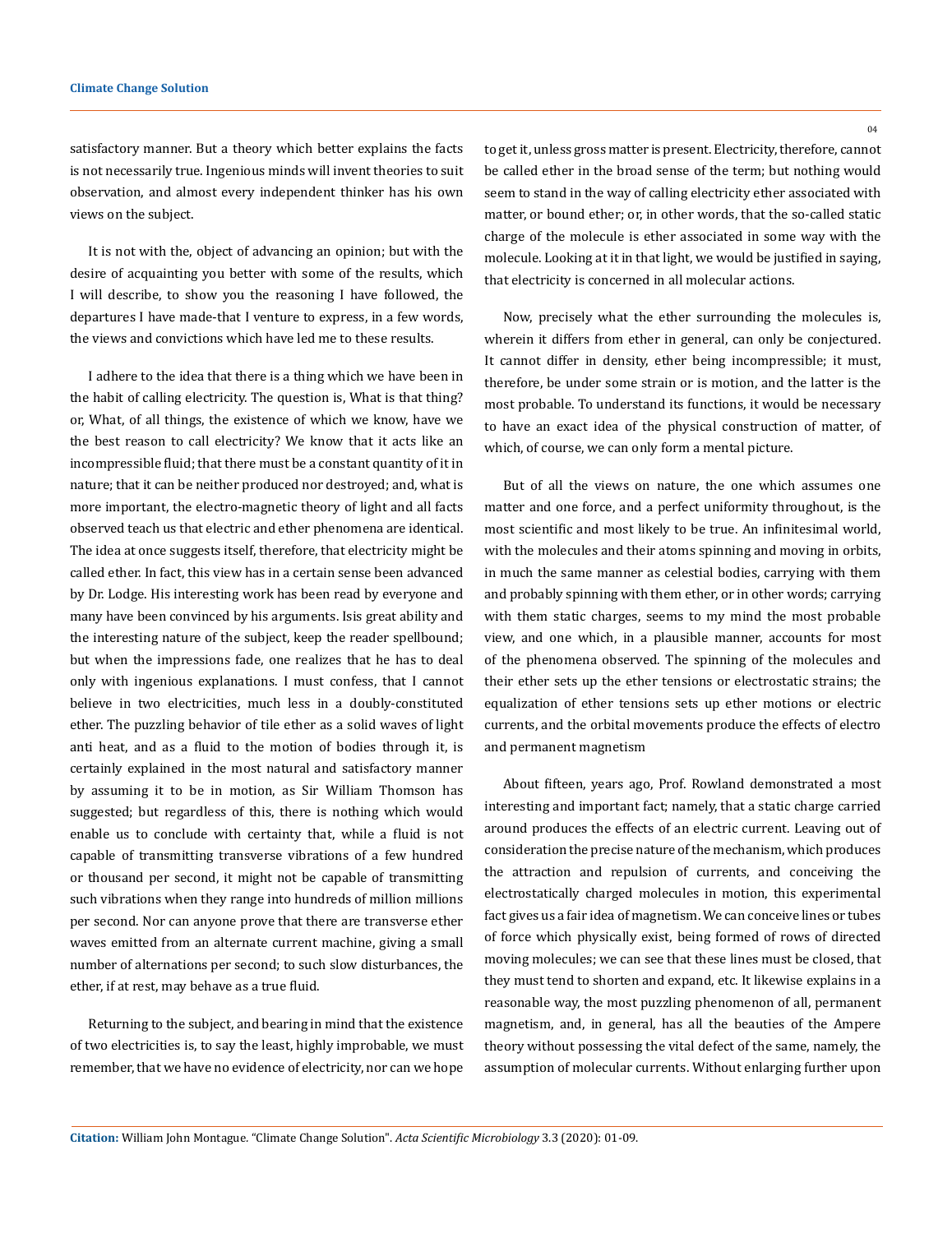the subject, I would say, that I look upon all electrostatic, current and magnetic phenomena as being due to electrostatic molecular forces.

The preceding remarks I have deemed necessary to a full understanding; of the subject as it presents itself to my mind.

# **Professor Thomas H. Blakesley (1847-1929) in his book "Papers On Alternating Currents of Electricity For The Use Of Students and Engineers" makes reference to the omitted mathematics for anyone interested.**

To repeat, in the quotation above from Tesla's 1891 lecture to the American Society of Electrical Engineers which inspired the British invitation to cross the Atlantic and come to London, he makes reference to the importance of the experiments of American Physicist Henry Augustus Rowland (1848-1901) "a static charge carried around produces the effects of an electric current ... has all the beauties of the Ampere theory without possessing the vital defect of the same, namely, the assumption of molecular currents. Without enlarging further upon the subject, I would say, that I look upon all electrostatic, current and magnetic phenomena as being due to electrostatic molecular forces.

Rowland was another early electrical investigator and experimental physicist professor who adhered to Maxwell's (James Clerk Maxwell 1831 - 1879) mathematics but like Tesla also questioned some of his theories. They both formed their own opinions from devising their own experiments based on Faraday's observations. Faraday's thoughts and experiments seem traceable back to Boscovich's (Roger Joseph Boscovich 1711 - 1787) extensions to Newton's (Issac Newton 1643 - 1727) original ether conceptions.

To understand Tesla's work and how it is applicable to delivering the world from the fate of fossil fuel carbon dioxide emissions destruction, we need to look a whole lot deeper into electricity than just how we conduct it through wires. None of us can see any of these things with our eyes because they are all so small and so we need a proper conceptual understanding to enable us to interact more directly with them. Even now in 2020 the best magnification we can accomplish simply makes atomic matter look like fuzzy little balls. We must put aside our modern notions and go back to Maxwell's 'original' equations for electrostatic phenomena and follow Tesla's sound wave 'ether' model to understand and replicate the necessary apparatus if we want to effect the necessary molecular dissociation.

## **To quote from Professor Crookes in his lecture 1879 lecture on radiant matter**

#### **The chemistry of radiant matter**

As might be expected, the chemical distinctions between one kind of Radiant Matter and another at these high exhaustions are difficult to recognise. The physical properties I have been elucidating seem to be common to all matter at this low density. Whether the gas originally under experiment be hydrogen, carbonic acid, or atmospheric air, the phenomena of phosphorescence, shadows, magnetic deflection, and c.,are identical, only they commence at different pressures. Other facts however, show that at this low density the molecules retain their chemical characteristics. Thus by introducing into the tubes appropriate absorbents of residual gas, I can see that chemical attraction goes on long after the attenuation has reached the best stage for showing the phenomena now under illustration, and I am able by this means to carry the exhaustion to much higher degrees than I can get by mere pumping. Working with aqueous vapour I can use phosphoric anhydride as an absorbent; with carbonic acid, potash; with hydrogen, palladium; and with oxygen, carbon, and then potash. The highest vacuum I have yet succeeded in obtaining has been the 1-20,000,000<sup>th</sup> of an atmosphere, a degree which may be better understood if I say that it corresponds to about the hundredth of an inch in a barometric column three miles high.

It may be objected that it is hardly consistent to attach primary importance to the presence of Matter, when I have taken extraordinary pains to remove as much Matter as possible from these bulbs and these tubes, and have succeeded so far as to leave only about the one-millionth of an atmosphere in them. At its ordinary pressure the atmosphere is not very dense, and its recognition as a constituent of the world of Matter is quite a modern notion (note that this was written more than 140 years ago). It would seem that when divided by a million, so little Matter will necessarily be left that we may justifiably neglect the trifling residue and apply the term vacuum to space from which the air has been so nearly removed. To do so, however, would be a great error, attributable to our limited faculties being unable to grasp high numbers. It is generally taken for granted that when a number is divided by a million the quotient must necessarily be small, whereas it may happen that the original number is so large that its division by a million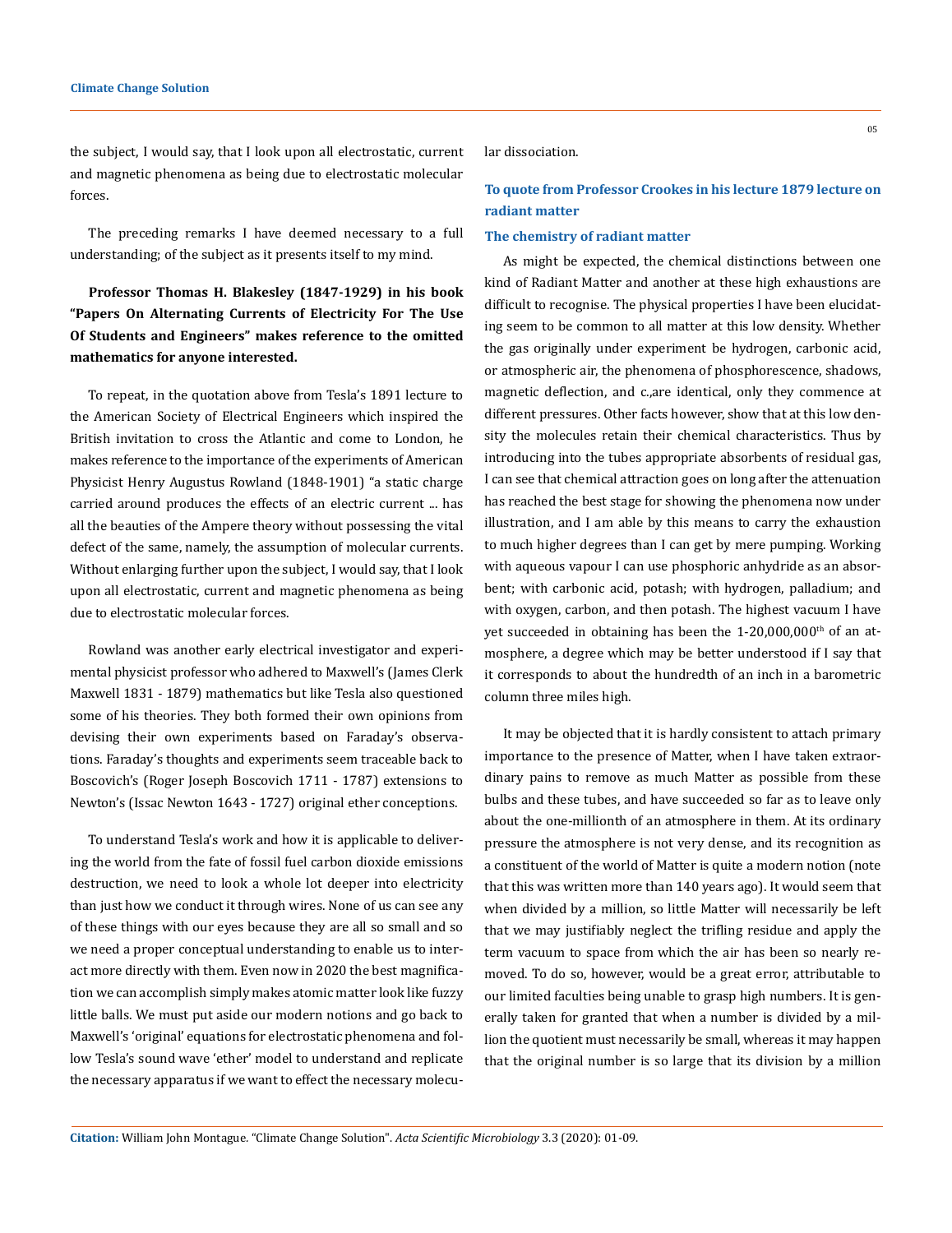seems to make little impression on it. According to the best authorities, a bulb of the size of the one before you contains more than 1,000000,000000,000000,000000 (a quadrillion) molecules. Now, when exhausted to a millionth of an atmosphere we shall still have a trillion molecules left in the bulb a number quite sufficient to justify me in speaking of the residue as matter.

Please also note that back in these times, the term million meant 6 zeros, billion meant 12 zeros, trillion meant 18 and quadrillion meant 24. In our modern physics, a quadrillion has been redefined and reduced to having only 15 zeros.

Crookes goes on to say that: at the rate of 100,000,000 or one hundred million molecules per second it would take longer than the length of time of all existence of the earth and our solar system to fill up this tiny sphere if it were empty and that because in reality it only takes a few seconds to fill the empty spherical bulb or tube through even the smallest possible tiny pin hole he could make, the molecules had to be entering at a rate of about 300,000000,000000,000000 or three hundred trillion per second. These figures when they mount so high cease to have any meaning, and such calculations are as futile as trying to count the drops in the ocean.

#### **He concludes with**

"In studying this fourth state of matter we seem, at length, to have within our grasp and obedient to our control the little indivisible particles which, with good warrant, are supposed to constitute the physical basis of the universe. We have seen that, in some of its properties, radiant matter is as solid as this table, while in other properties it almost assumes the character of radiant energy. We have actually touched the border-land where matter and force seem to merge into one another, the shadowy realm between known and unknown, which for me has always held peculiar temptations. I venture to think that the greatest scientific problems of the future will find their solution in this border-land, and even beyond ; here, it seems to me, lie ultimate realities, subtile, far-reaching, wonderful."

Tesla always made use of cgs electrostatic units in his high voltage and high frequency research. He was only able to conduct this research because he was able to separate the electrostatic electric field effects from the electromagnetic effects or what we call electrodynamics. Applicable electrical formula's as we understand them in modern International System of units of measure will not suffice.

Tesla found that he needed very thin wires because of the effects of self induction on thicker wires by extremely high voltages and rates of change. By using very high voltages and frequencies he was able to use very small and inexpensive condensers to transmit the incredible amounts of power that only condensers are capable of, even when compared to heavy cables of inappreciable resistance.

He created unprecedented rates of change for accumulations of electrical charges by which he was able to interact more directly with molecular matter.

Tesla left behind the inductive magnetic forces governing the electromagnetic interactions of electric currents and conducting matter by making an environment where the secondary forces of electromagnetic currents were incapable of reacting because of the excessive rates of change and inductive effects of his powerful electric fields. This separation of electric and magnetic reactions are why Tesla considered electrostatic electrical forces to be the fundamental force in the physics of what we call electricity.

Tesla's apparatus more directly interacts with molecular boundaries using dielectric polarization and molecular collisions to raise the vibration temperatures directly at molecular boundaries. The collisions are how his machine effects dissociation of pure atmospheric gases so easily. He tuned his circuits like a musical instrument, adjusting the vibrations to the correspond to the point where energy transfer excites resonance leading to molecular dissociation. These concepts are well known to modern science what is different is the scale at which Tesla apparatus is able to safely control the process.

Further into the introduction to his London lecture, Tesla continues: "We observe how the energy of an alternating current traversing the wire manifests itself – not so much in the wire as in the surrounding space – in the most surprising manner, taking the forms of heat, light, mechanical energy, and, most surprisingly of all, chemical affinity.

Much of this lecture and many other of Tesla's subsequently published documents require looking up old definitions to words because they had different meanings at that time. In the electrical sciences, the definitions and meanings and agreed upon terminol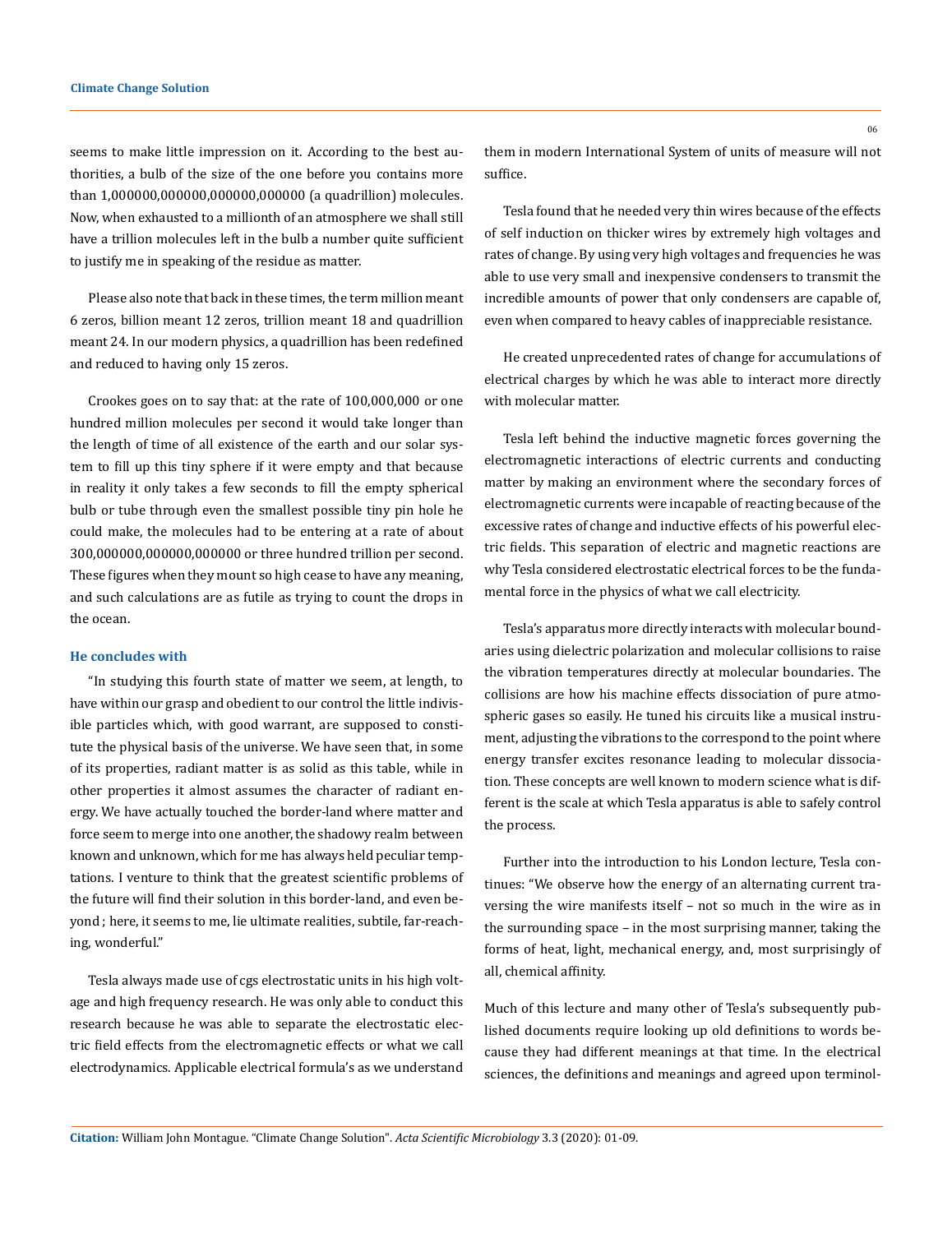ogy and formulas have changed more than once since Tesla's documents were authored. Our modern understanding of electricity is much different from that of more than a hundred and fifty years ago when Crookes and Tesla and this audience of their contemporaries were all educated in possibilities. Words such as molecule and atom and chemical affinity and plasma and electron are important noteworthy examples, as are the concepts of ether and the debates about two versus one distinct forms of electricity or positive and negative electric fluids. All of this leads us to Tesla's ether concepts for the structure of empty space. If space is truly empty, then what are the things we call the Permittivity and Permeability of the vacuum of space. If the best conclusion of modern physics is that ninety six percent of the mass of the universe is missing, this can only mean that our concepts of astrophysics are hopelessly wrong. It seems to me that Crookes's explanation of gas molecules and atmospheric pressure as mentioned above may also account for much of that missing matter and that space is not as 'empty' as we are taught to conceive. Tesla said we only have the possibility of the manifestation of any electrical effects in the presence of atomic or molecular substances or what he called 'gross' matter.

**In his second American lecture; "On Light And Other High Frequency Phenomena" presented in 1893,** Tesla describes the different methods and the difficulties he encountered in creating the high voltages and frequencies or rates of change required for generating the different effects. Molecular dissociation is only one of many discoveries that Tesla made from these investigations. Having described much detail regarding the generation of the different electrical activities, he goes into the specific effects. Of interest to us regarding molecular dissociation are some of what he calls the electrostatic phenomena:

The first class of effects I intend to show you are effects produced by electrostatic force. It is the force which governs the motion of the atoms, which causes them to collide and develop the life-sustaining energy of heat and light, and which causes them to aggregate in an infinite variety of ways, according to Nature's fanciful designs, and to form all these wondrous structures we perceive around us; it is, in fact, if our present views be true, the most important force for us to consider in. Nature. As the term electrostatic might imply a steady electric condition, it should be remarked, that in these experiments the force is not constant, but varies at a rate which may be considered moderate, about one million times a second, or thereabouts. This enables me to produce many effects which are not producible with an unvarying force.

When two conducting bodies are insulated and electrified, we say that an electrostatic force is acting between them. This force manifests itself in attractions, repulsions and stresses in the bodies and space or medium without. So great may be the strain exerted in the air, or whatever separates the two conducting bodies, that it may break down, and we observe sparks or bundles of light or streamers, as they are called. These streamers form abundantly when the force through the air is rapidly varying.

### **In his summation at the end of this presentation, tesla continues**

Coming now to the most interesting of these phenomena, the incandescence or phosphorescence of gases, at low pressures or at the ordinary pressure of the atmosphere, we must seek the explanation of these phenomena in the same primary causes, that is, in shocks or impacts of the atoms. Just as molecules or atoms beating upon a solid body excite phosphorescence in the same or render it incandescent, so when colliding among themselves they produce similar phenomena. But this is a very insufficient explanation and concerns only the crude mechanism. Light is produced by vibrations which go on at a rate almost inconceivable. If we compute, from the energy contained in the form of known radiations in a definite space the force which is necessary to set up such rapid vibrations, we find, that though the density of the ether be incomparably smaller than that of any body we know, even hydrogen, the force is something surpassing comprehension. What is this force, which in mechanical measure may amount to thousands of tons per square inch? It is electrostatic force in the light of modern views. It is impossible to conceive how a body of measurable dimensions could be charged to so high a potential that the force would be sufficient to produce these vibrations. Long before any such charge could be imparted to the body it would be shattered into atoms. The sun emits light and heat, and so does an ordinary flame or incandescent filament, but in neither of these can the force be accounted for if it be assumed that it is associated with the body as a whole. Only in one way may we account for it, namely, by identifying it with the atom. An atom is so small, that if it be charged by coming in contact with an electrified body and the charge be assumed to follow the same law as in the case of bodies of measurable dimensions, it must retain a quantity of electricity which is fully capable of accounting for these forces and tremendous rates of vibration. But the atom behaves singularly in

07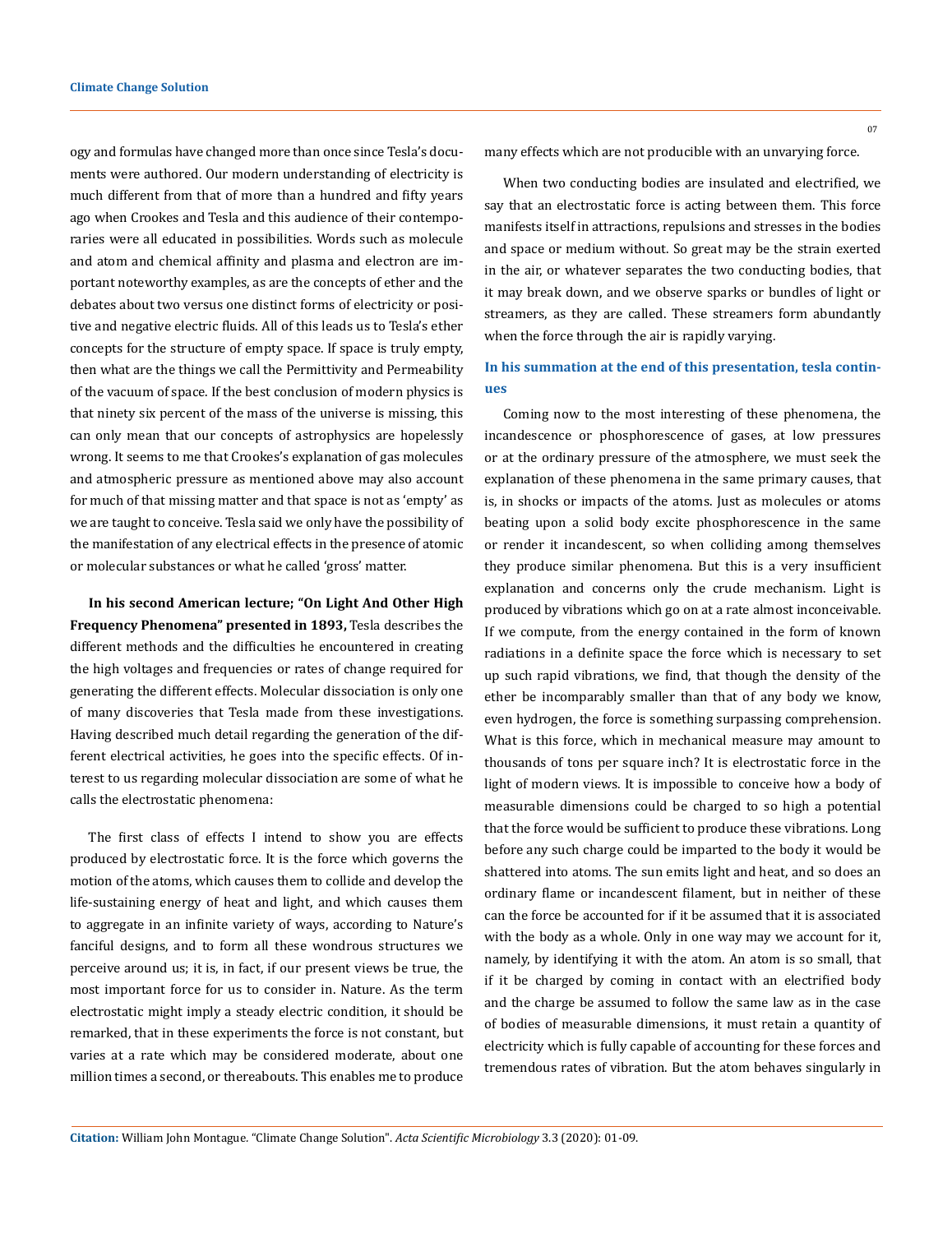this respect—it always takes the same "charge".

It is very likely that resonant vibration plays a most important part in all manifestations of energy in nature. Throughout space all matter is vibrating, and all rates of vibration are represented, from the lowest musical note to the highest pitch of the chemical rays, hence an atom, or complex of atoms, no matter what its period, must find a vibration with which it is in resonance. When we consider the enormous rapidity of the light vibrations, we realize the impossibility of producing such vibrations directly with any apparatus of measurable dimensions, and we are driven to the only possible means of attaining the object of setting up waves of light by electrical means and economically, that is, to affect the molecules or atoms of a gas, to cause them to collide and vibrate. We then must ask ourselves—How can free molecules or atoms be affected? It is a fact that they can be affected by electrostatic force, as is apparent in many of these experiments. By varying the electrostatic force we can agitate the atoms, and cause them to collide accompanied by evolution of heat and light. It is not demonstrated beyond doubt that vie can affect them otherwise. If a luminous discharge is produced in a closed exhausted tube, do the atoms arrange themselves in obedience to any other but to electrostatic force acting in straight lines from atom to atom?.

Furthermore, with my present experience I do not think that such a gas discharge in a closed tube can vibrate, that is, vibrate as a whole. I am convinced that no discharge through a gas can vibrate. The atoms of a gas behave very curiously in respect to sudden electric impulses. The gas does not seem to possess any appreciable inertia to such impulses, for it is a fact, that the higher the frequency of the impulses, with the greater freedom does the discharge pass through the gas. If the gas possesses no inertia then it cannot vibrate, for some inertia is necessary for the free vibration. I conclude from this that if a lightning discharge occurs between two clouds, there can be no oscillation, such as would be expected, considering the capacity of the clouds. But if the lightning discharge strike the earth, there is always vibration—in the earth, but not in the cloud. In a gas discharge each atom vibrates at its oven rate, but there is no vibration of the conducting gaseous mass as a whole. This is an important consideration in the great problem of producing light economically, for it teaches us that to reach this result we must use impulses of very high frequency and necessarily also of high potential.

Much would remain to be said about the luminous effects produced in gases at low or ordinary pressures. With the present experiences before us we cannot say that the essential nature of these charming phenomena is sufficiently known.

### **Tesla concludes this lecture as follows**

In presenting these insignificant results I have not attempted to arrange and coordinate them, as would be proper in a strictly scientific investigation, in which every succeeding result should be a logical sequence of the preceding, so that it might be guessed in advance by the careful reader or attentive listener. I have preferred to concentrate my energies chiefly upon advancing novel facts or ideas which might serve as suggestions to others, and this may serve as an excuse for the lack of harmony. The explanations of the phenomena have been given in good faith and in the spirit of a student prepared to find that they admit of a better interpretation. There can be no great harm in a student taking an erroneous view, but when great minds err, the world must dearly pay for their mistakes.

As to the devices, Tesla's authored many articles, books, patents and lectures all of which provide descriptions for all the necessary connections and parts. His rotary turbine which he referred to as the 'monarch of machines' also has electrical purposes as does his valvular conduit design. Tesla intentionally left cryptic instructions for building electrostatic generators of unprecedented power. His final antenna design patent shows the methods of safely connecting high power circuits. Tesla left very specific instructions on how and when to use self induction instead of resistance so as to avoid energy losses or how to use distributed capacity to overcome self induction and transfer energy by pumping it up and letting it fall. He uses symmetry and reciprocation and explains the requirements of how to calculate the construction of appropriate inductors and condensers needed to accumulate and transfer the necessary electrical charges. He uses resonance and interference and reflection throughout his designs. All the required notes and formulas are well described in his body of published works including numerous specific reference instructions for effecting the dissociation of linear molecular gases.

Once again, I offer my assistance to anyone, anywhere who wants to prevent the devastation n that the continuation of following the energy policies designed to preserve the supremacy and wealth and monopolies of fossil fuel economics.